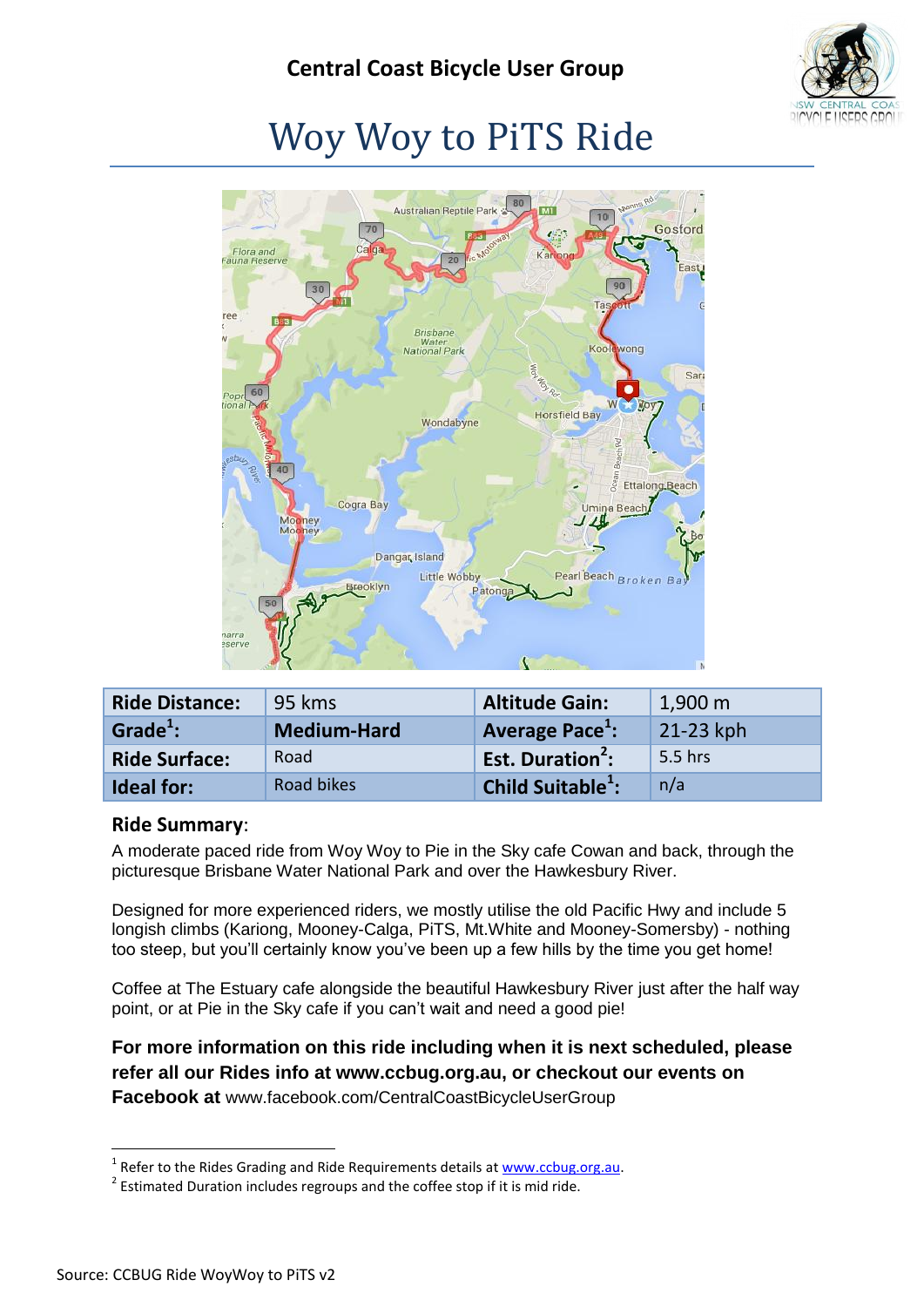### **Ride Details**



#### **Opt in points**

- Central Coast Hwy Kariong, near the bus stop just after Curringa Rd<br>- Pie in the Sky cafe Cowan
- Pie in the Sky cafe Cowan

Please let the ride leader know the day before the ride that you intend to opt in at one of these locations.

#### **Opt out points**

After about:

- 44kms "take a left" and about 3kms to Hawkesbury River train station (after 2 hills)

- 51kms "take a right" and about 3kms to Hawkesbury River train station (after 3 hills) You can opt out wherever you like, but please let the ride leader know BEFORE you leave the ride!

**Map Reference**: http://www.mapmyride.com/routes/view/1091821918